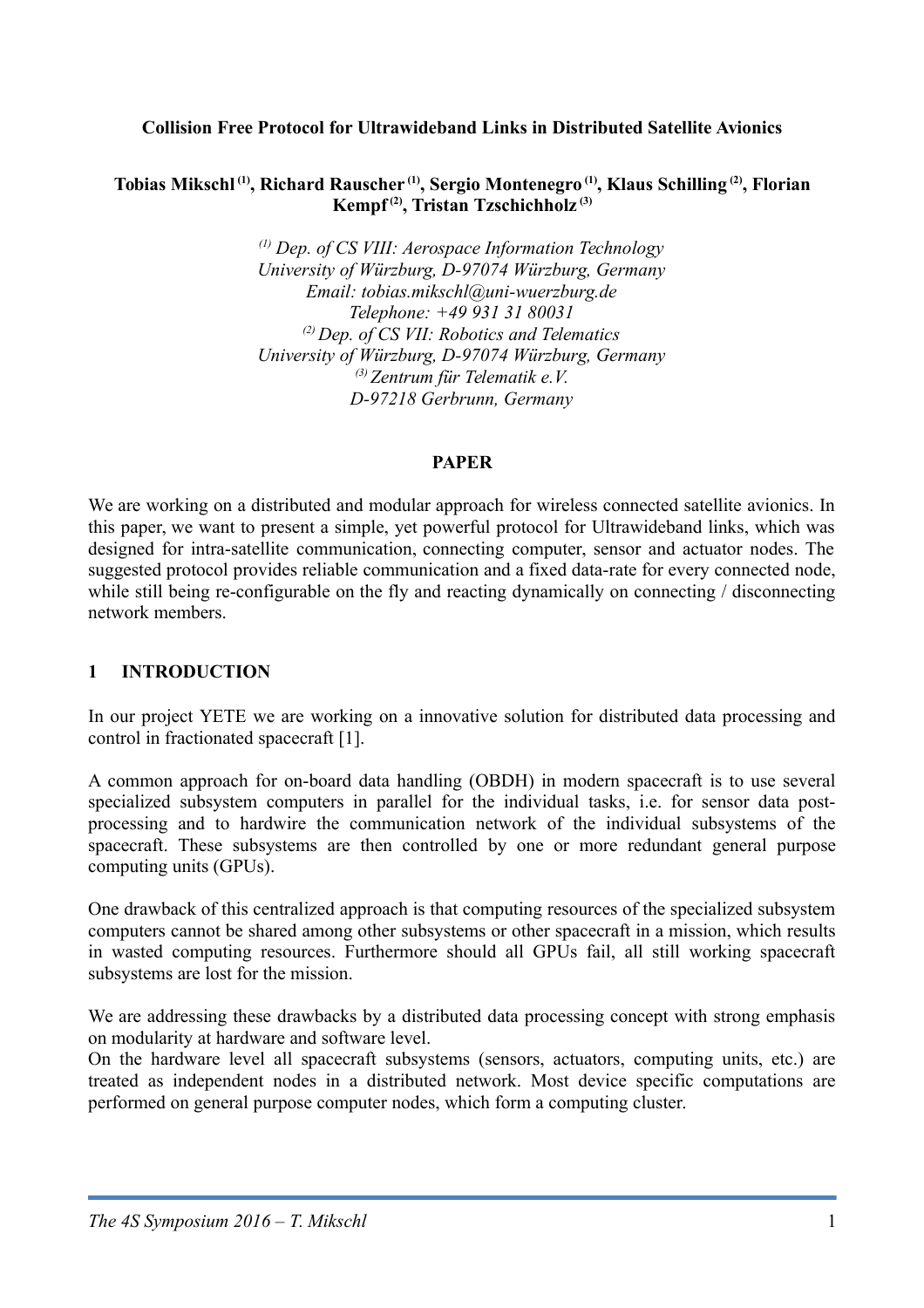On the software level all functional software units,
 i.e. I/O drivers or applications,
 are encapsulated into independent "Building Blocks (BB)". They can easily be added or removed allowing fast reconfiguration of the software system to changing mission conditions. Intra-/inter vehicle communication,
 task distribution and task execution is handled by the middleware OS RODOS which runs natively on all nodes in the spacecraft.

Our system has been thoroughly tested in a network of sensors,
 actuators and computer nodes connected via CAN (Controller Area network). Now we are taking the next step to replace all connections within our system with low power short range wireless links. Later in the project we will add inter-satellite links, that will allow the space vehicle to use the computing resources, sensors and actuators of other space vehicles and to share its own. See figure 1 for a sample yete configuration.



Figure 1. The YETE concept: Wireless links are used to connect a cluster of computing nodes to very simple sensors/ actuators. All sensor- or actuator-specific processing now takes place in one or more computing nodes.

## **2 ULTRAWIDEBAND**

After studying several possibilities,
 we decided to use Ultrawideband (UWB) for short range intrasatellite communication.

UWB was standardized under IEEE 802.15.5 in the year 2011 [2] and brings several benefits compared to traditional narrow-band radio communication:

- ability to deal with severe multi-path environments
- low spectral density and therefor less disturbance for EM sensible devices
- robust to narrow-band disturbances

It has already been shown,
 that UWB looks like a promising and viable candidate for short-range radio communication in satellites [3].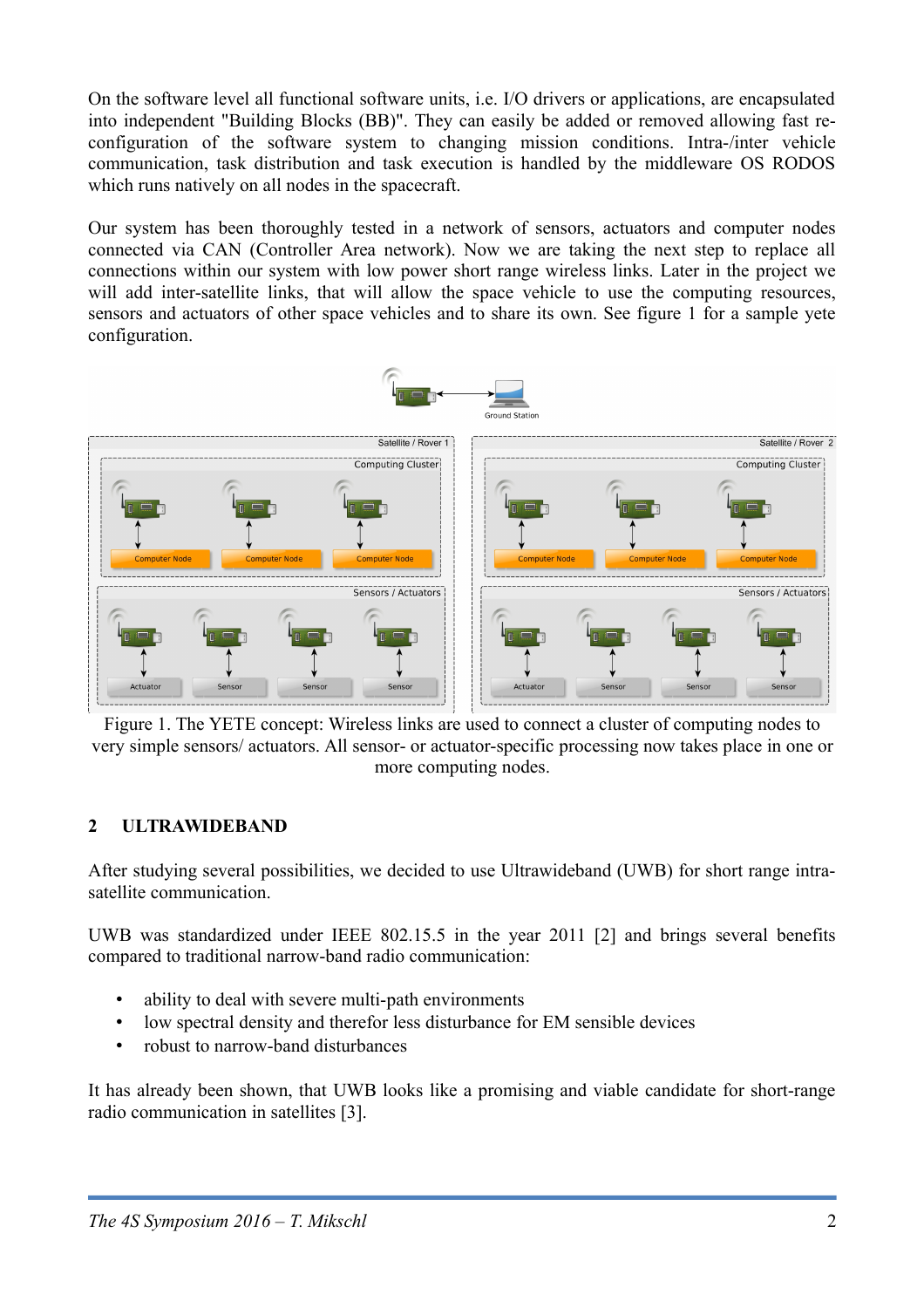On the hardware side we use *DW 1000* UWB modules by the Irish company *Decawave*. Mainly developed for local positioning systems,
 these modules are perfectly suited for data communication as well. Specifications include [4]:

- IEEE802.15.4-2011 UWB compliant
- maximum Data rate 6.8 Mbps
- Low power consumption

While we use these modules to develop our communication protocol, we implement it as hardware independent as possible.

## **3 THE PROTOCOL**

Based on the Ultrawideband physical layer provided by the commercial of the shelf (COTS) modules,
 we implemented our own communication protocol.

Requirements for the protocol stack are:

- no separate time synchronization needed
- self initializing
- reasonable data rates
- dynamic detection of packet loss
- modular / highly re-configurable

The protocol features a slot based system,
 which avoids collisions in the network and ensures a fixed data rate for every network member. Initialization of the protocol is CSMA/CA (Carrier Sense Multiple Access / Collision Avoidance) based,
 as for the normal operating mode in TDMA (Time Division Multiple Access) first a synchronization of the connected nodes has to be established.

In figure 2 graphical illustrations are shown for the individual parts and structures. This will help to understand the explanatory graphics for the different phases of the protocol.



Figure 2. Graphical illustration of the different components of the protocol.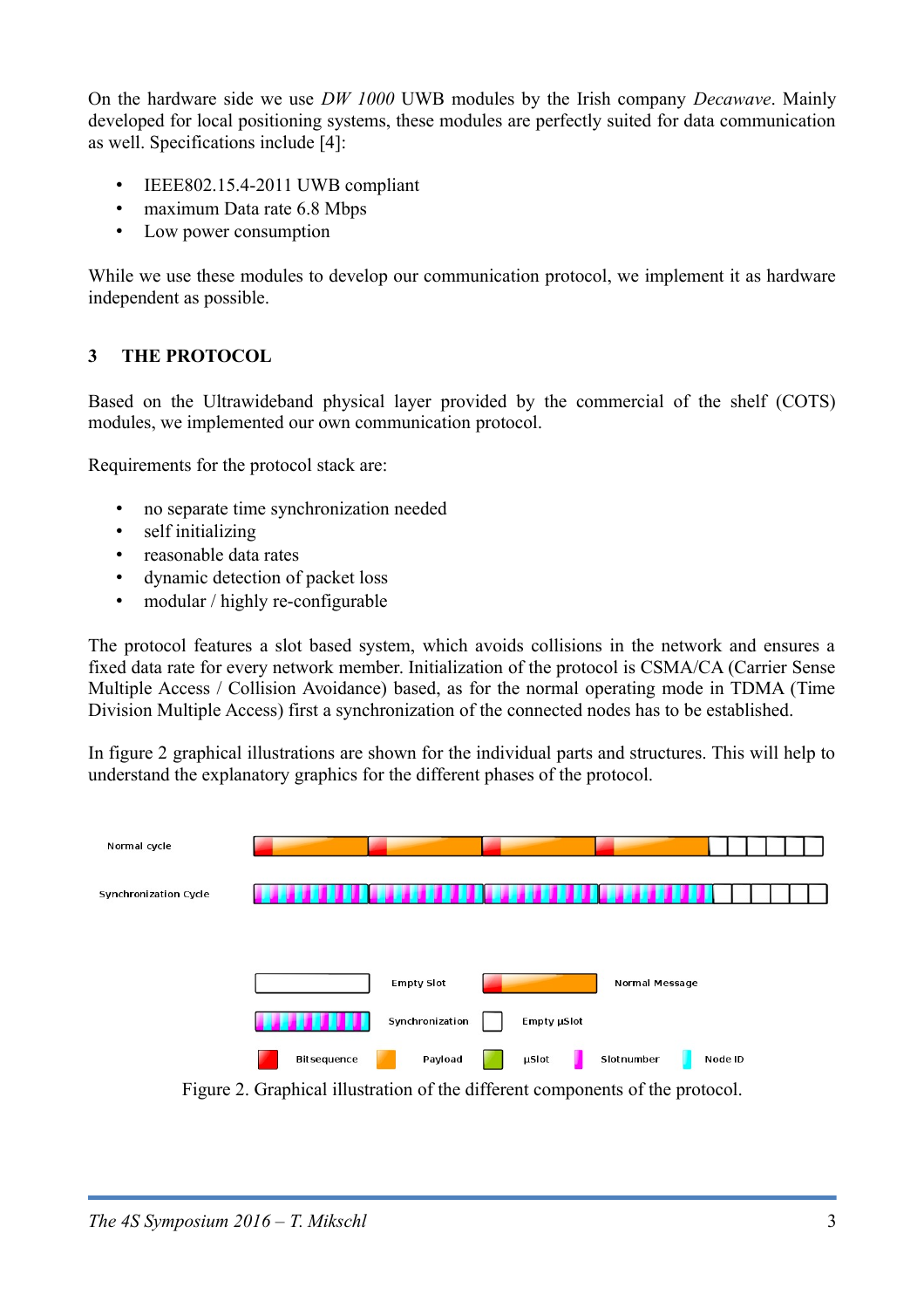The network can be in one of three phases. Either the Hello cycle,
 reordering cycle or in the normal cycle (see figure 3). After the reordering and normal cycle so called µSlots are added,
 which allow registration of new nodes in an already established network.



Figure 3. Different cycles of the protocol.

# **3.1 Simplified protocol sequence**

In the beginning the protocol starts with the Init Phase. If there is no network,
 then the nodes discover its neighbors and form a new one. The access to the media is similar to CSMA/CA.

The Sync Phase is started after the formation of the new network,
 in case of a node's failure or when a of a new device registers itself via the μSlots. In this stage,
 the nodes synchronize its local lists with the known neighbors and assigned slots. This list serves each node as schedule. The used technique to access the media in the Sync and Data Phase is TDMA in combination with a dynamic slot and frame size.

The exchange of data is the objective of the Data Phase and induced after the Sync Phase. In the Data Phase,
 the header contains acknowledgements to every message. These are necessary to detect the failure of a node. In this case,
 the node and its assigned slot is removed from the schedule so that the throughput is increased,
 and the delay is decreased. Afterwards,
 the known nodes must synchronize its local lists. A registration in the Data Phase is possible analog to the Sync Phase via μSlots.

The registration of a failed or new node takes place via the μSlots. At the end of the frame,
 there is an empty slot which is divided further in smaller slots. These μSlots help to reduce collisions if more than one node wants to register at the network. The specific μSlot is chosen randomly by the new node. A registration leads to a followed Sync Phase in which a new slot is added to the frame and the new schedule is distributed.

# **3.2 Initialization phase - the Hello cycle**

The starting point is the Init Phase and there are four challenges,
 namely the decrease of collisions, the election of the first node which starts the next phase,
 a mechanism if the first node fails and a stable state as fast as possible. The Init Phase is used to form the network in the case that all nodes fail or a new network is started. At the beginning, the nodes do not know each other and communication to discover the network is necessary. However,
 the nodes are not ordered and unknown,
 so collisions can not be excluded. However,
 with the technique of CSMA/CA the number can be reduced.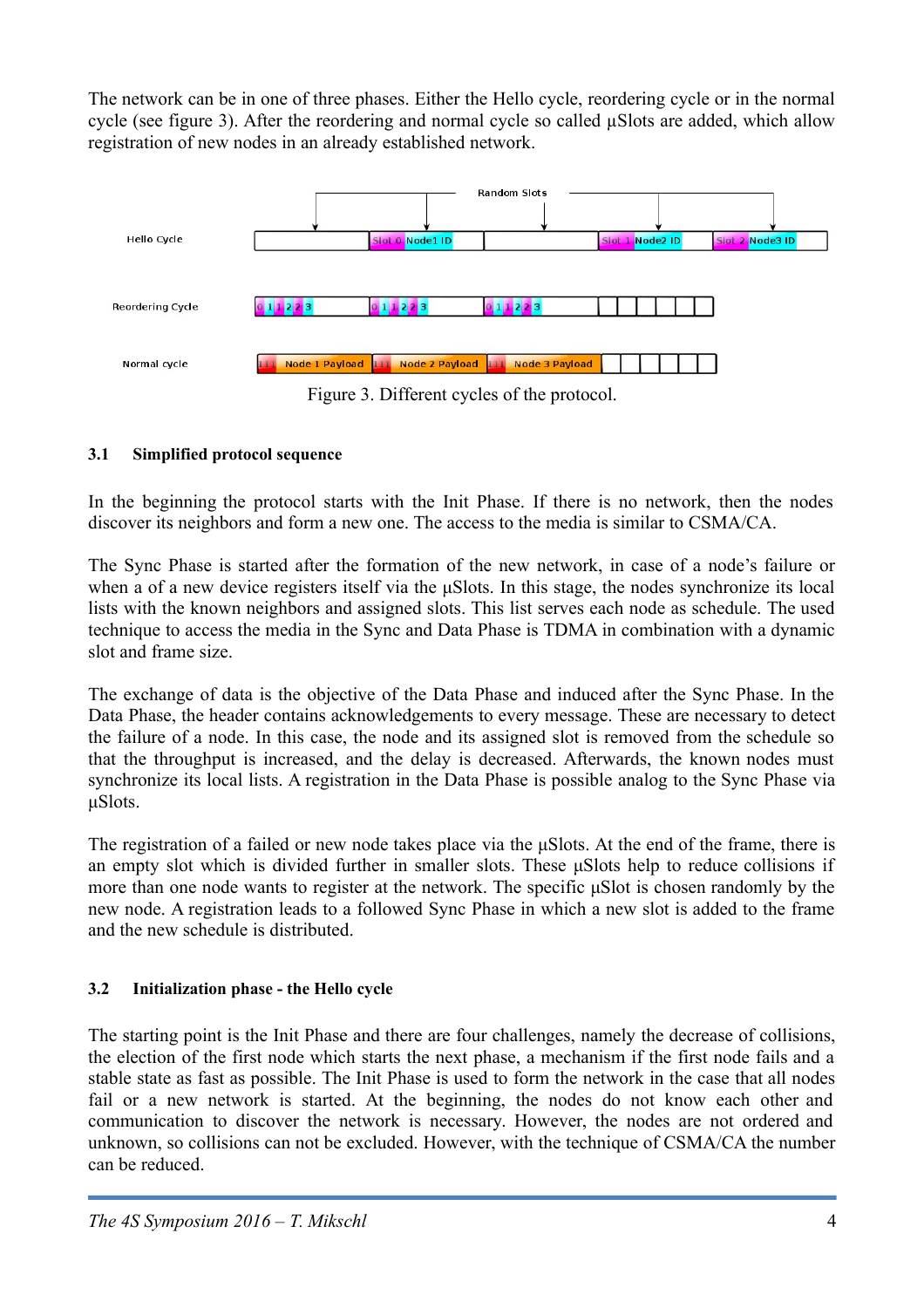Only exploration packets shifted by random listening times are send. This exploration packets contain the sending nodes ID and between these the node is listening for exploration packages of foreign nodes. As the sending times are distributed with randomly varying listening time in between,
 sooner or later two different node will receive each other,
 if they are in range.





Figure 4 shows the header of the protocol in the Init Phase. The first byte is the frame type,
 which is in accordance with the different stages of the protocol. The different types are Init,
 Sync,
 Data and Micro. In the initial stage,
 the type of a received message determines the further action. The type is followed by the id of the message source. Finally, a list with the known neighbor nodes is contained. This list is essential for discovery and synchronization.

# **3.3 Sync phase - Reordering cycle**

The Sync Phase aims at the synchronization of the node lists of all registered devices. This list is used as schedule for the TDMA and every node can determine its slot from this schedule. The header of the Sync Frames are identically with the Init Frame apart from the frame type. The Sync Phase is started after the Init Phase or when changes in the list occur due to failed or new nodes.

In the Init Phase the first node is determined,
 called Leadoff,
 which starts the Sync Phase. In the case that all nodes but the Leadoff fail,
 the Init Phase is restarted. However,
 if the first node fails, the other ones remain in the Init Phase since no stable state was reached so far.

If a Sync Message is received,
 the contained node list overwrites the local list. With the overwriting a global consistent list state on every active node is reached. The next slot node redistributes the received list because of two reasons. The first one is,
 that the reception of the list is guaranteed in case that several nodes did not received the Sync Frame. A second reason is that new arrived or failed nodes receive the list and can determine the μSlots. Because the list contains the slot numbers,
 the unregistered node waits until the last slot. After them,
 the empty slot with the several μSlots is appended. Then the node can register and a further Sync Phase is started.

The timers of the nodes are synchronized at the reception of a message. This means as soon as a message is received,
 the node determines the last slot number and computes the number of remaining slots until its own. In Figure 4, Node i sends the message in Slot i. Node  $i + 1$  sends its message as soon as the message of Node i is received. So the slots are compressed and the successor does not wait until the end of the current slot. In the case of an later node as shown in b), Node  $i + j$  shifts the beginning of its frame forward by the remaining slot time. Also, the reception of a message is the reference point to adapt the nodes timer. This is also valid in case of the μSlots, whose beginning is also set earlier. With these dynamic size, the slot is as large as necessary and the throughput is increased. Simultaneously,
 the logical order is respected. If nodes fail,
 the slot remains empty and the following nodes do not change its beginning.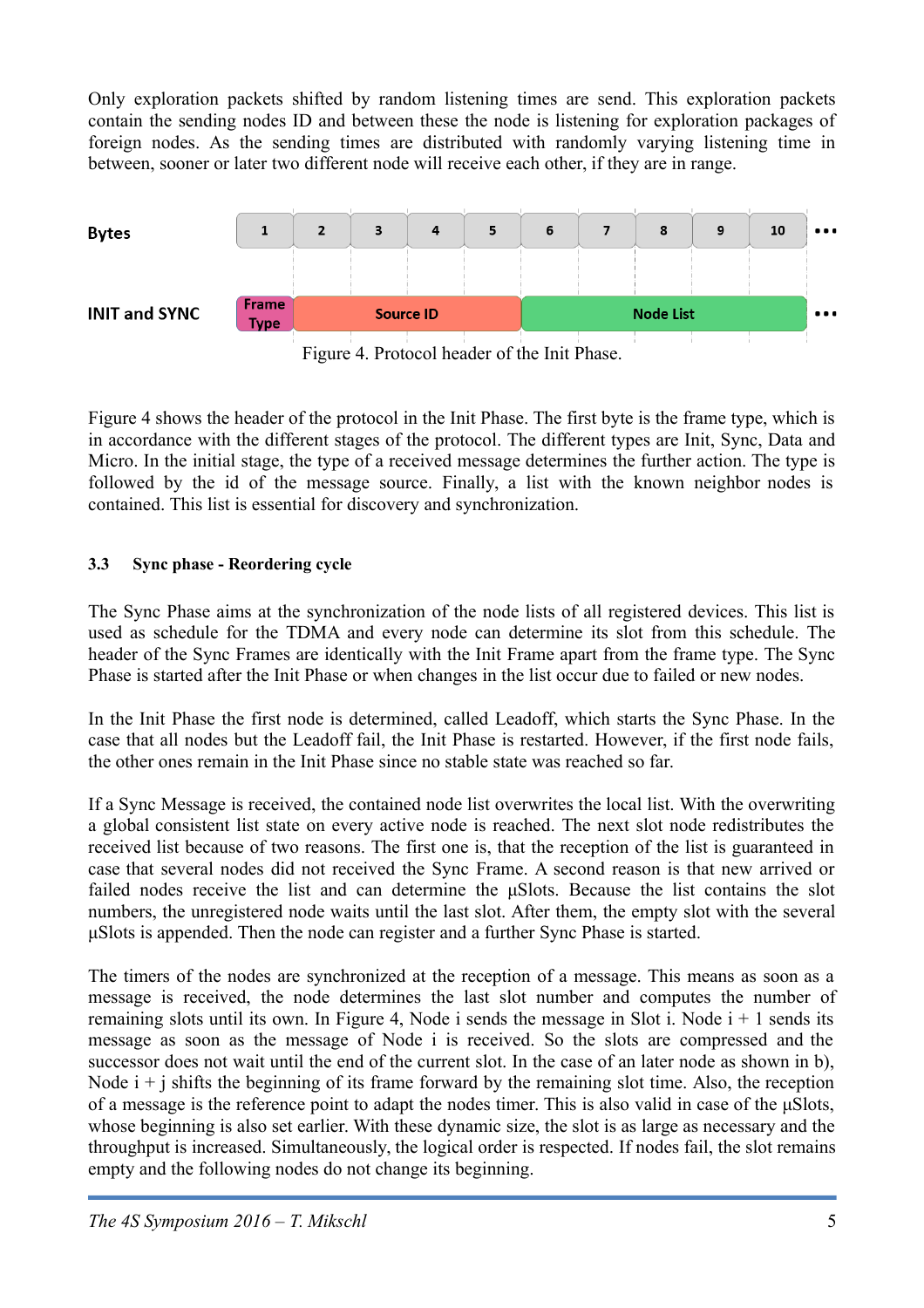

Figure 4. Visualization of the slot shift to increase throughput.

However,
 the distributed application of the protocol hinders the backup of the first node. Because if a node changes its list,
 it is possible that the modification is only local e.g. this node can be the only one,
 which did not receive the message. Therefore,
 the device is in an unstable state and has to wait for the synchronization. In the next frame,
 a Sync Phase is expected to ensure that all nodes share the same node list. Otherwise,
 if the next frame is not a Sync Phase the node deletes its list and has to reregister via μSlot,
 because only its list has changed. This leads to a Sync Phase,
 which synchronizes the node lists. Because of the design, the nodes have to wait until the first node starts the Sync Phase. Alternatively,
 the node with the changed list can start the Sync Phase. However,
 the Sync Phase starts in the midst of a frame and if the μSlot is used additionally,
 a further Sync period has to start. In the case of a dedicated sync frame, the μSlot registration and the node list change can be handled at once.

After the Sync Phase the next stage starts, provided that no node uses the uSlot. In the next phase,
 Data Frames are sent.

## **3.4 Data phase - Nominal (synchronized) operation**

In the Data Phase,
 the goal is the exchange of packets with data and as keep-alive packets via broadcast to recognize nodes,
 which failed. A challenge in this phase is the recognition of a downtime of a node. Because there is no central device,
 each node has to detect a failure of a node by itself. However,
 a node which failed has to be distinguished from a message,
 which only a single node did not receive. Furthermore,
 the failure of the Leadoff must not lead to a breakdown of the network. The last challenge is finding the right time for updating the local neighbor list.

| <b>Bytes</b> |             |                  | 3 | 4 | 5 | 6            |                          | 8 | 9 | 10 | $\bullet\bullet\bullet$ |
|--------------|-------------|------------------|---|---|---|--------------|--------------------------|---|---|----|-------------------------|
|              | Frame       |                  |   |   |   | <b>State</b> |                          |   |   |    |                         |
| <b>DATA</b>  | <b>Type</b> | <b>Source ID</b> |   |   |   | <b>Byte</b>  | <b>Active Nodes Bits</b> |   |   |    |                         |

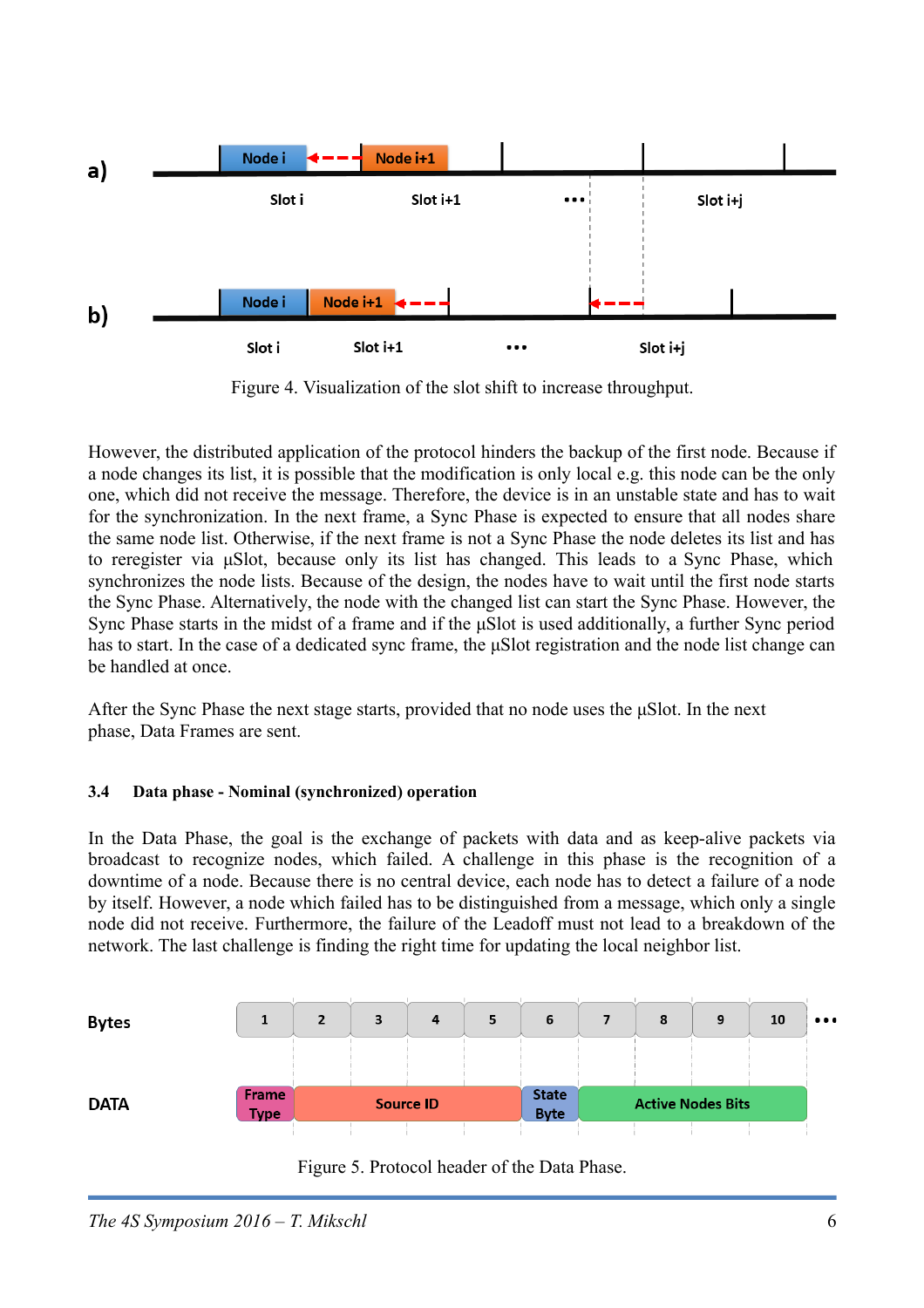The header of the Data Frame contains like the other ones,
 the frame type and the source id as in Figure 5 shown. Afterwards a State Byte is appended,
 which is used to mark the last assigned slot. Therefore,
 the first bit is used and the remaining ones are for future use reserved. The end of the header includes four bytes for the confirmation of Data Frame receptions. The receipt of messages in the last  $n - 1$  slots is documented in the ActiveNodesBits.

A node x can recognize if it is in the Data Phase,
 when it is contained in its local node list. So that the node is known to the other ones it has to be present in their local lists. The devices clear its node list after sending an Init Frame, so the device has to be added to a neighbor list. If the neighbor sends its own Init or Sync Message later,
 then the address of the node x is contained in the list of the received message. Therefore,
 a node does not add itself to its local list but through received node lists in the Init or Sync Phase. This ensures,
 that a node is known to the other nodes.

#### **3.5 Micro Mode**

The purpose of the Micro Mode is the registration of a new or failed node via the μSlots at the end of the assigned slots. In the following the registration of new nodes via the μSlots is explained, whereby the described process is also valid for failed nodes. The term "Micro Mode" was used instead of "Micro Phase",
 because the latter is misleading. In contrast to the other phases only a single slot is used instead of a whole frame,
 and only the new node is in this mode. Other known nodes do not switch to the Micro Mode. Therefore,
 the term "Micro Mode" is more suitablefor the registration process of a node via μSlots. A challenge here is the detection of the μSlot because the TDMA-schedule is unknown.



Figure 6. Protocol header of the Micro Mode.

The Micro Messages have to be small because of the limited μSlot size. For that reason,
 the header of the Micro Frames are the shortest in the protocol. The first five bytes are the frame type and the source id, in analogy to the other phases. In the end, the number of the occupied μSlot is appended as shown in Figure 6.

If a node receives an Init Message then the registration is made as described in the Init Phase. A registration via the μSlots is only made in case of a reception of Sync- or Data-Frames. This means, that the network is already formed and the current node has to be added instead of a new formation.

If the network is in the Sync Phase,
 then the new node receives Sync Frames with the current schedule,
 the node list. The node has to check the list and determine the slot. If the current slot is the last occupied one,
 then the next slot contains the μSlots.

Whereas,
 in the Data Phase no node lists are sent within the frames and therefore the schedule is unknown to the new nodes. For this reason,
 in the Data Header the first bit of the State Byte is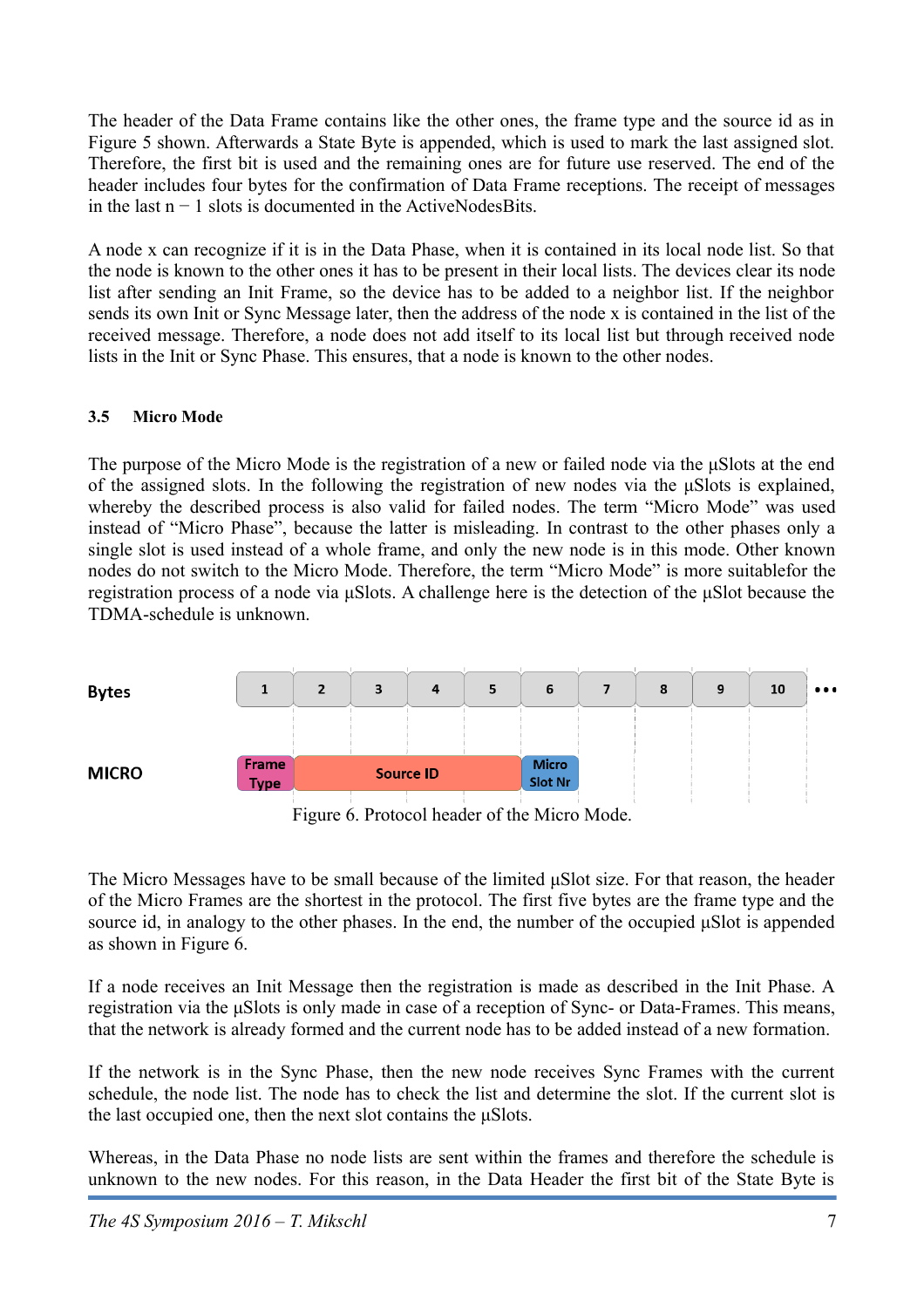designed. This Micro Bit marks the last slot before the μSlots. After the node has determined the empty slot,
 a μSlot is chosen randomly. The node computes the duration to its chosen μSlot, whereas the reception of the last message is the reference point again. This means, the message which set the Micro Bit or in case of the Sync Phase,
 the last slot. The sent Micro Frame contains the randomly chosen μSlot. This is necessary,
 so that the other nodes can determine the remaining time to the end of the frame. Again relative to the reception of the Micro Message. The remaining time has to be determined since several nodes can register itself via the μSlots within the current frame.



Figure 7. A new node is connecting.

# **4 EVALUATION**

The protocol has been tested in simulation and on real hardware. For the hardware testbed the aforementioned ultrawideband modules DW1000 by Decawave Inc. have been used,
 combined with STM32F4 series micro-controllers by STMicroelectronics [5] and the satellite operating system RODOS [6]. For testing special situations,
 which are hard to replicate in a hardware testbed the Omnet++ based simulation framework Castallia [7] has been utilized.

## **4.1 Simulation**

The Simulation enables testing of the functionality and behavior of the protocol in special conditions. It has to be mentioned that Castalia does not support Ultrawideband connections (yet). Therefore general robustness and properties of the protocol can be evaluated,
 however real performance numbers can not be derived,
 as the real timing characteristics of the ultrawideband modules are not implemented in Castalia.

Scenarios like a varying packet loss in the wireless connection are hard to evaluate in a pure hardware testbed. Evaluated in the Catalia simulation of the protocol the packet loss characteristics are presented in figure 8. As anticipated with growing packet loss the throughput decreases,
 but even at 30% packet loss the network is still in a working (but limited bandwidth) condition.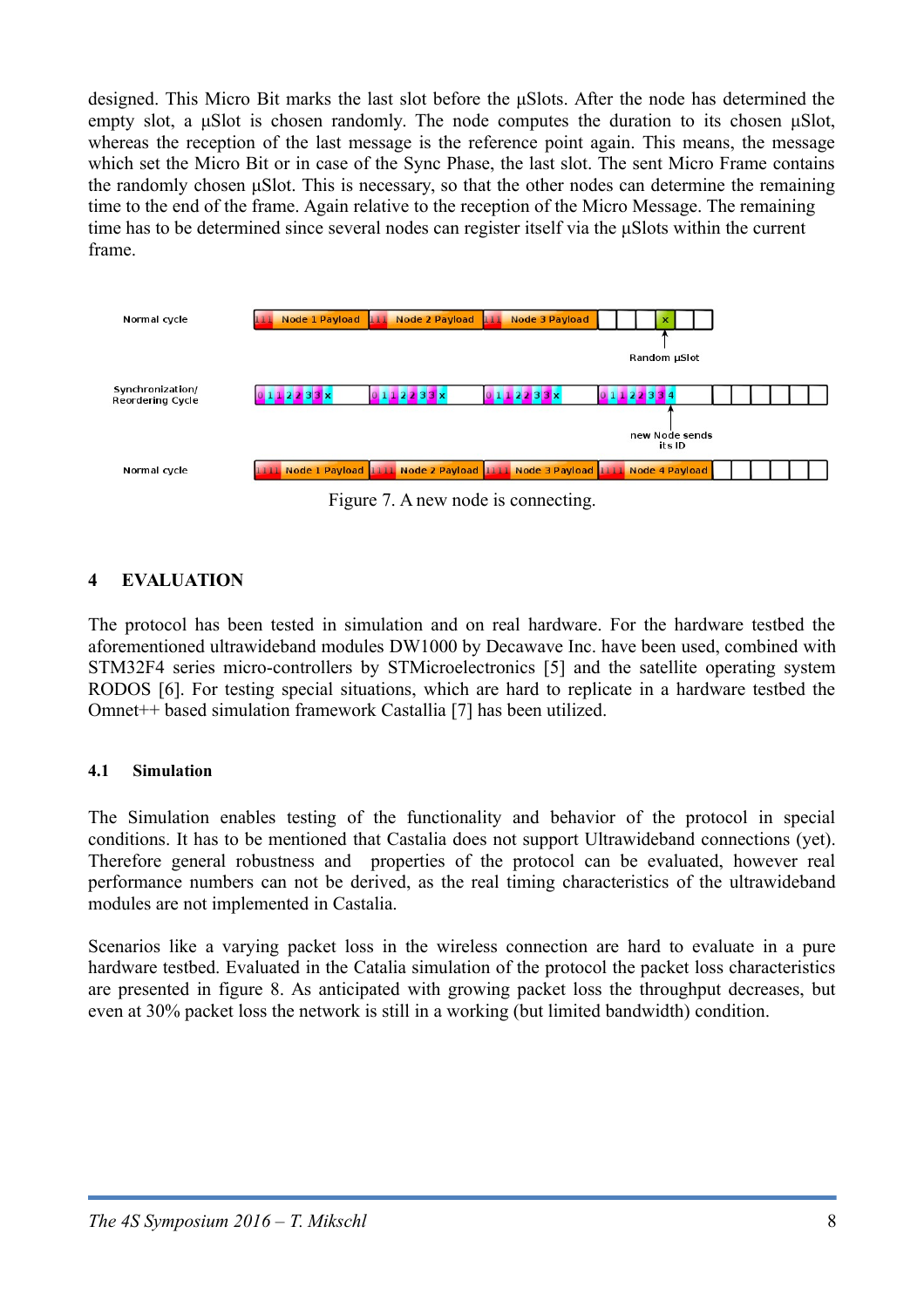

Firgure 8. Measured throughput in the simulation with packet loss.

Figure 9 shows how long it takes the network to react on failing nodes and establish a working synchronized state again. In this sample a network consisting of 3 and of 8 nodes has been tested. In the first scenario (left side) two nodes failed and in the second scenario all nodes in the network failed. As one can see the results for the first scenario matches the second in a 3 node network,
 as two failed nodes are equivalent to a complete network failure in the 3 node setup. In the 8 node setup the time needed to return to a stable network is considerably lower,
 as there is no need to to start with a initialization phase again,
 because the rest of the network stays in a synchronized state.



Figure 9. Measured throughput in the simulation with simultaneously failed nodes.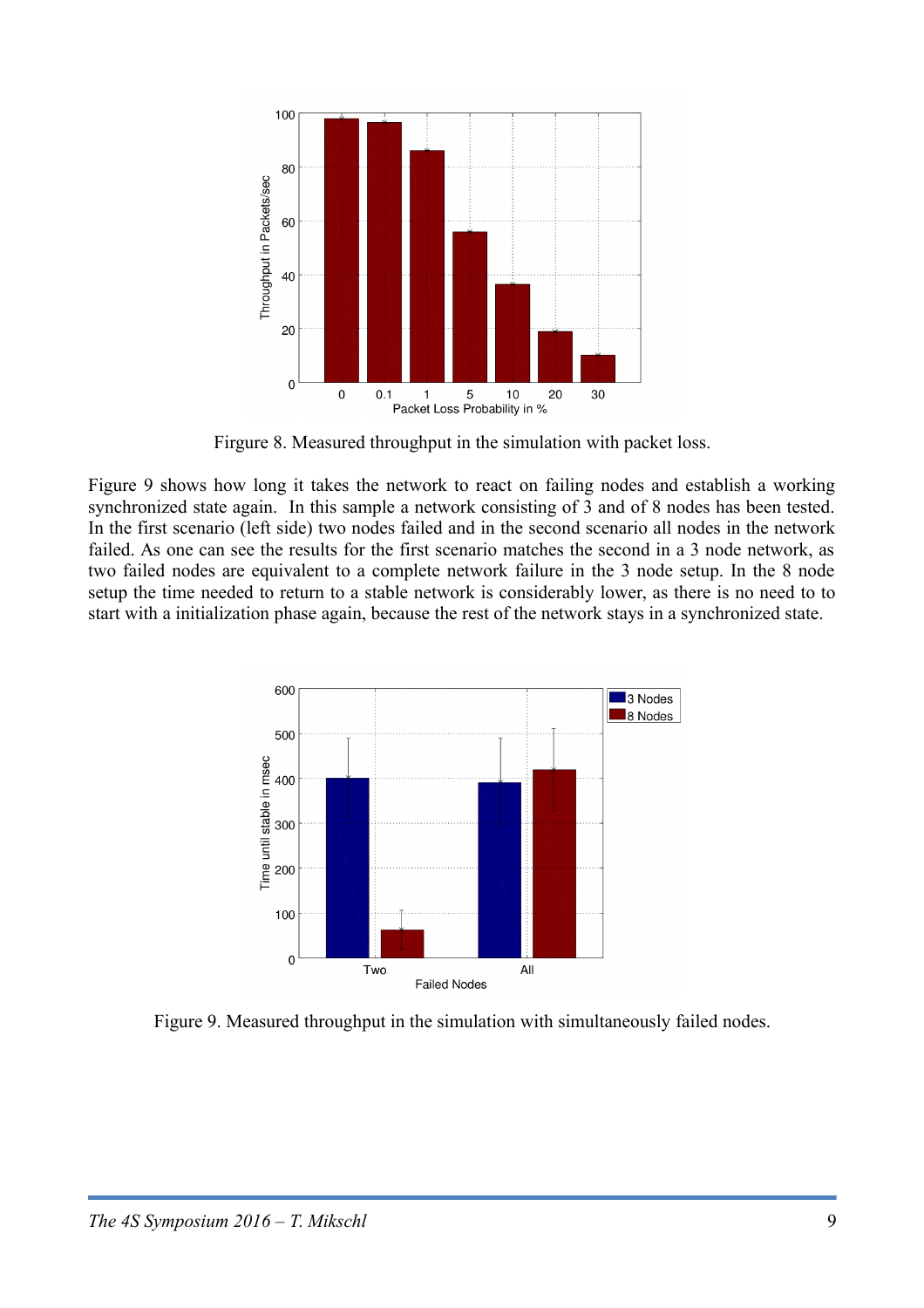#### **4.2 Hardware Testbed**

In the hardware testbed we used 8 nodes each consisting of a DW1000 ultrawideband modules connected to a STM32 Discovery Boards,
 which feature a STM32F407 Microprocessor [5]. All measurements in the hardware testbed have been made for at least 24 hours,
 to catch sporadic errors and ensure longtime stability.



Figure 10. Testbed with eight nodes and 100 byte payload.

Figure 10 show the result of one of the hardware tests. The 8 nodes created a network over the ultrawideband connection and continuously exchanged a payload of 100 bytes in each data frame. Between two packets send by the same node and received by another node in the network a time of  $m = 30.2$  msec is measured with a standard deviation of 1.01 msec.

The measured data throughput is at 26.46 Kbit/sec. With chosen slot size of 10 msec per slot the theoretical limit would be 11.11 frames per second. However with the dynamically allocated slot time (see paragraph 3.3 "slot shift") of the protocol, the measured throughput comes up to three times more.

## **5 CONCLUSION**

In this paper a innovative approach for a wireless sensor network protocol has been shown. The tests in simulation and on hardware showed a stable and robust operation. The protocol is not suitable for all wireless connections, but specialized for networks with a fixed, small number of nodes in confined space. For its purpose of enabling wireless connected avionics in satellites it features all required characteristics and will be further developed and tested in the ongoing YETE project.